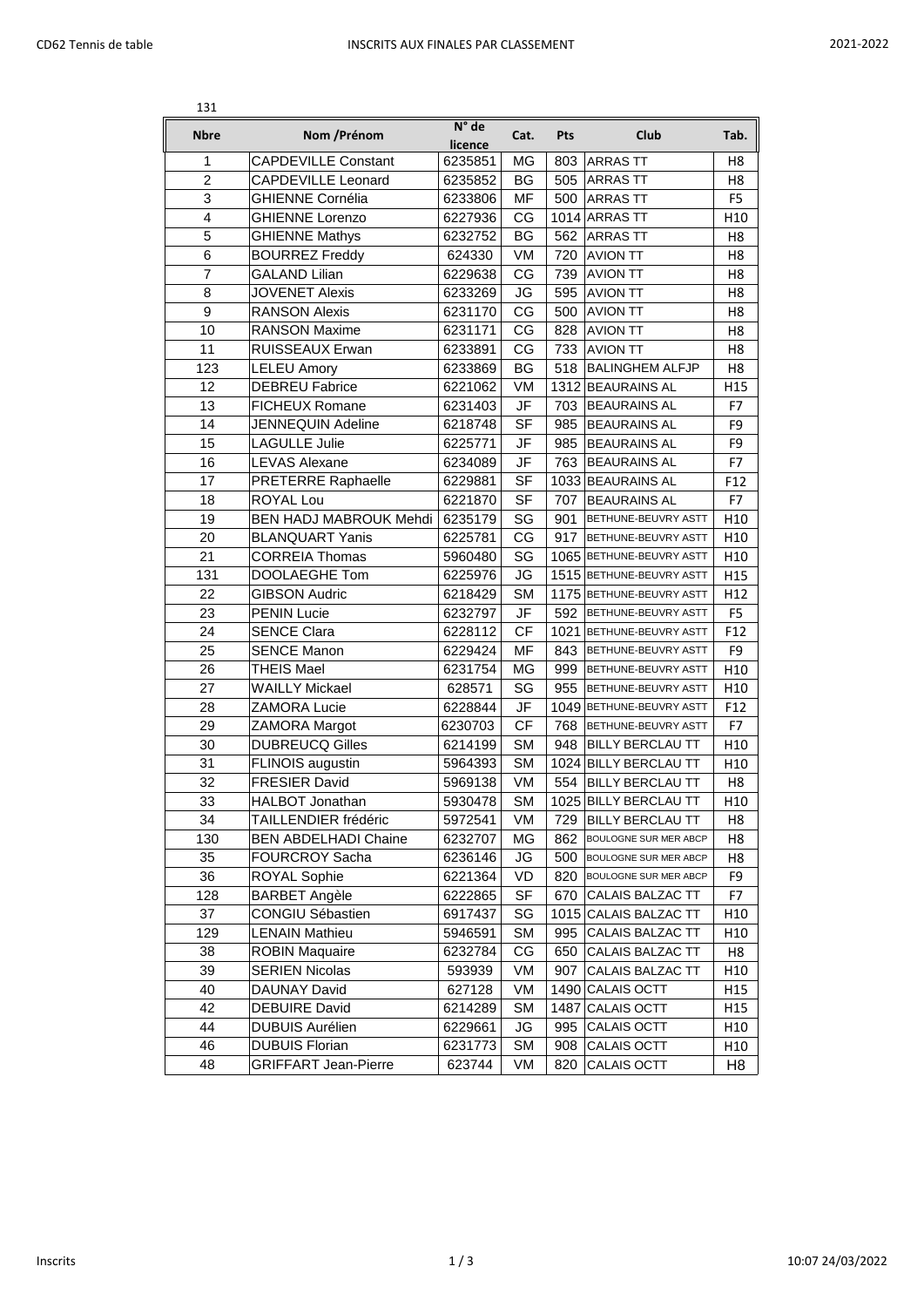## CD62 Tennis de table **INSCRITS AUX FINALES PAR CLASSEMENT** 2021-2022

| <b>Nbre</b> | Nom / Prénom               | $N^{\circ}$ de<br>licence | Cat.      | Pts  | Club                      | Tab.            |
|-------------|----------------------------|---------------------------|-----------|------|---------------------------|-----------------|
| 50          | <b>JULIEN Olivier</b>      | 5936628                   | VM        | 1169 | CALAIS OCTT               | H12             |
| 52          | LEFEVBRE Julien            | 6236104                   | <b>SM</b> | 545  | CALAIS OCTT               | H <sub>8</sub>  |
| 53          | <b>LETREN Bernard</b>      | 62932                     | VM        | 1467 | CALAIS OCTT               | H15             |
| 55          | <b>PARIS Eric</b>          | 6220053                   | VM        | 722  | CALAIS OCTT               | H <sub>8</sub>  |
| 57          | <b>PERON Lenny</b>         | 6235069                   | MG        | 557  | <b>CALAIS OCTT</b>        | H <sub>8</sub>  |
| 59          | <b>RINGOT Philippe</b>     | 6213791                   | <b>SM</b> | 926  | <b>CALAIS OCTT</b>        | H <sub>10</sub> |
| 61          | <b>CROENNE Laurent</b>     | 625189                    | <b>SM</b> | 1242 | <b>CARVIN ATT</b>         | H12             |
| 62          | <b>DRELON Thomas</b>       | 6233664                   | MG        | 520  | <b>CARVIN ATT</b>         | H <sub>8</sub>  |
| 63          | <b>GUYART Christophe</b>   | 9148889                   | <b>SM</b> | 752  | <b>CARVIN ATT</b>         | H <sub>8</sub>  |
| 126         | <b>BOURDIN Benoit</b>      | 6232047                   | <b>SM</b> | 719  | <b>COQUELLES TT</b>       | H <sub>8</sub>  |
| 125         | <b>GOURNAY Remi</b>        | 6215764                   | <b>SM</b> | 741  | <b>COQUELLES TT</b>       | H <sub>8</sub>  |
| 127         | <b>KWICZOR Kilian</b>      | 6233573                   | JG        | 652  | <b>COUPELLE NEUVE</b>     | H <sub>8</sub>  |
| 124         | <b>LAGULLE Pauline</b>     | 6225660                   | SD        | 595  | <b>DIVION ASTT</b>        | F <sub>5</sub>  |
| 64          | <b>LAUREYNS Laurent</b>    | 6236198                   | <b>SM</b> |      | 1036 DIVION ASTT          | H <sub>10</sub> |
| 65          | <b>PENIN Clément</b>       | 6231873                   | <b>SM</b> | 849  | <b>DIVION ASTT</b>        | H <sub>8</sub>  |
| 66          | ZAKRZEWSKI Michaël         | 6211511                   | <b>SM</b> | 965  | <b>DIVION ASTT</b>        | H10             |
| 67          | <b>BONVARLET Remy</b>      | 6225743                   | <b>SM</b> | 751  | <b>ESSARS TT</b>          | H <sub>8</sub>  |
| 68          | <b>BONVARLET Romain</b>    | 6227138                   | JG        | 500  | <b>ESSARS TT</b>          | H <sub>8</sub>  |
| 69          | <b>MORELLE Teddy</b>       | 6234680                   | <b>SM</b> | 686  | <b>ESSARS TT</b>          | H8              |
| 70          | <b>REVILLION Baptiste</b>  | 6224817                   | JG        |      | 1140 LAVENTIE OSTT        | H12             |
| 71          | <b>LEBACQ Vincent</b>      | 6232078                   | BG        | 605  | LE PONGISTE BULLYGEOIS    | H <sub>8</sub>  |
| 72          | VARLET DENIS Zoé           | 6233008                   | BF        | 514  | LE PONGISTE BULLYGEOIS    | F <sub>5</sub>  |
| 73          | <b>BERCHE Jean-Claude</b>  | 629798                    | <b>SM</b> |      | 1204 LEFOREST TT          | H12             |
| 74          | <b>COUPEZ Pierre</b>       | 6236489                   | <b>SM</b> | 500  | <b>LEFOREST TT</b>        | H8              |
| 75          | <b>SART Samuel</b>         | 6212090                   | <b>SM</b> |      | 1161 LEFOREST TT          | H12             |
| 76          | <b>TRIPICCHIO Florio</b>   | 6228310                   | <b>SM</b> |      | 1455 LEFOREST TT          | H15             |
| 77          | <b>BILLAUD Rémi</b>        | 6221231                   | SG        |      | 1200 LONGUENESSE AL       | H12             |
| 78          | <b>BOTTE Auguste</b>       | 6232871                   | MG        | 732  | LONGUENESSE AL            | H8              |
| 79          | <b>BOTTE Guillaume</b>     | 6236546                   | SG        | 537  | LONGUENESSE AL            | H8              |
| 80          | <b>CORDIER Baptiste</b>    | 6234879                   | JG        | 500  | LONGUENESSE AL            | H <sub>8</sub>  |
| 81          | <b>DUWICQUET Baptiste</b>  | 6233566                   | BG        | 572  | LONGUENESSE AL            | H8              |
| 82          | <b>LEMAITRE Killian</b>    | 5972671                   | CG        | 571  | LONGUENESSE AL            | H <sub>8</sub>  |
| 83          | ROUSSELLE Corentin         | 6230717                   | MG        | 587  | LONGUENESSE AL            | H8              |
| 84          | <b>BOIDART Clément</b>     | 6224189                   | <b>SM</b> | 934  | <b>MARCK PPC</b>          | H10             |
| 85          | <b>CHAZAL Célien</b>       | 6229376                   | JG        |      | 1320 MARCK PPC            | H15             |
| 86          | <b>EBRARD Clément</b>      | 6217245                   | <b>SM</b> |      | 1156 MARCK PPC            | H12             |
| 87          | <b>TONNOIR Sullivan</b>    | 6210156                   | <b>SM</b> |      | 1224   MAZINGARBE MAEJS   | H12             |
| 88          | <b>AUBERT Hugo</b>         | 6231008                   | CG        | 682  | <b>MEURCHIN ESPOIR TT</b> | H8              |
| 89          | <b>BREEM Julien</b>        | 6234188                   | <b>SM</b> | 500  | <b>MEURCHIN ESPOIR TT</b> | H8              |
| 90          | <b>BREEM Maxime</b>        | 6234187                   | JG        | 650  | <b>MEURCHIN ESPOIR TT</b> | H8              |
| 91          | <b>GOUDAILLER Célia</b>    | 6233787                   | BD        | 517  | NOYELLES GODAULT PPC      | F5              |
| 92          | <b>GUIBON Alexis</b>       | 6231005                   | <b>SM</b> |      | 1316 NOYELLES GODAULT PPC | H15             |
| 93          | <b>LEDENT Thibaut</b>      | 6210829                   | <b>SM</b> |      | 1319 NOYELLES GODAULT PPC | H15             |
| 94          | MARFIL Johan               | 6229853                   | <b>SM</b> | 586  | NOYELLES GODAULT PPC      | H8              |
| 95          | <b>THORIGNY Christophe</b> | 6218385                   | VM        |      | 1563 NOYELLES GODAULT PPC | H15             |
| 96          | <b>BELLEC</b> Leopold      | 6232757                   | CG        | 753  | <b>OUTREAU APB</b>        | H8              |
| 97          | <b>EVRARD Teddy</b>        | 8814926                   | SG        | 1354 | <b>OUTREAU APB</b>        | H15             |